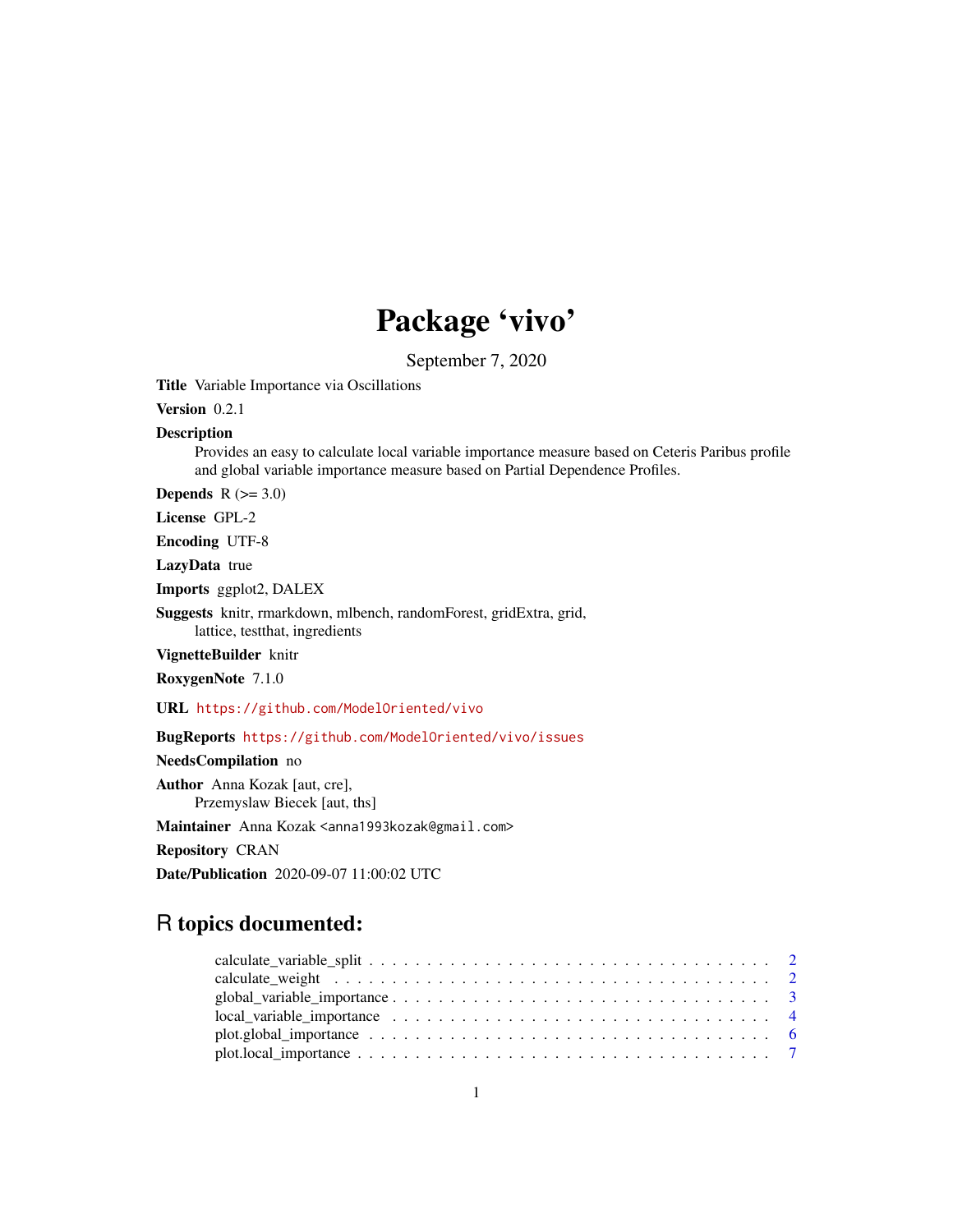#### <span id="page-1-0"></span>**Index** [9](#page-8-0)

```
calculate_variable_split
```
*Internal Function for Split Points for Selected Variables*

#### Description

This function calculate candidate splits for each selected variable. For numerical variables splits are calculated as percentiles (in general uniform quantiles of the length grid\_points). For all other variables splits are calculated as unique values.

#### Usage

```
calculate_variable_split(data, variables = colnames(data), grid_points = 101)
```
#### Arguments

| data        | validation dataset. Is used to determine distribution of observations. |
|-------------|------------------------------------------------------------------------|
| variables   | names of variables for which splits shall be calculated                |
| grid_points | number of points used for response path                                |

#### Value

A named list with splits for selected variables

#### Note

This function is a copy of calculate\_varaible\_split() from ingredients package with small change.

#### Author(s)

Przemyslaw Biecek

calculate\_weight *Calculated empirical density and weight based on variable split.*

#### Description

This function calculate an empirical density of raw data based on variable split from Ceteris Paribus profiles. Then calculated weight for values generated by DALEX::predict\_profile(), DALEX::individual\_profile() or ingredients::ceteris\_paribus().

#### Usage

```
calculate_weight(profiles, data, variable_split)
```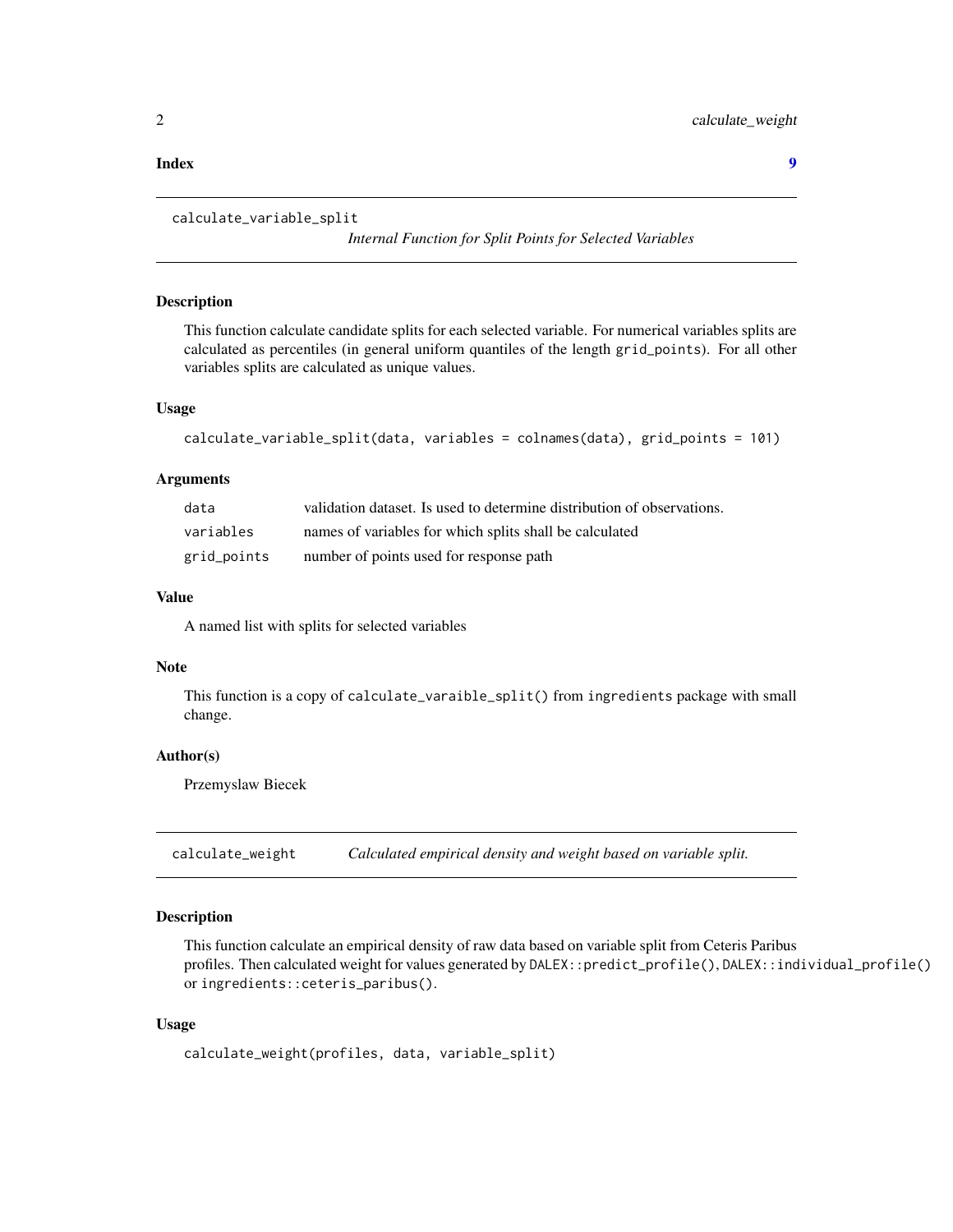#### <span id="page-2-0"></span>**Arguments**

| profiles | data.frame generated by DALEX::predict_profile(), DALEX::individual_profile()<br>or ingredients::ceteris_paribus() |
|----------|--------------------------------------------------------------------------------------------------------------------|
| data     | data. frame with raw data to model                                                                                 |
|          | variable_split list generated by vivo::calculate_variable_split()                                                  |

#### Value

Return an weight based on empirical density.

#### Examples

```
library("DALEX", warn.conflicts = FALSE, quietly = TRUE)
data(apartments)
split <- vivo::calculate_variable_split(apartments,
                        variables = colnames(apartments),
                        grid_points = 101)
library("randomForest", warn.conflicts = FALSE, quietly = TRUE)
apartments_rf_model <- randomForest(m2.price ~ construction.year + surface +
                                    floor + no.rooms, data = apartments)
explainer_rf <- explain(apartments_rf_model, data = apartmentsTest[,2:5],
                        y = apartmentsTest$m2.price)
new_apartment <- data.frame(construction.year = 1998, surface = 88, floor = 2L, no.rooms = 3)
profiles <- predict_profile(explainer_rf, new_apartment)
library("vivo")
calculate_weight(profiles, data = apartments[, 2:5], variable_split = split)
```
global\_variable\_importance

*Global Variable Importance measure based on Partial Dependence profiles.*

#### Description

This function calculate global importance measure.

#### Usage

global\_variable\_importance(profiles)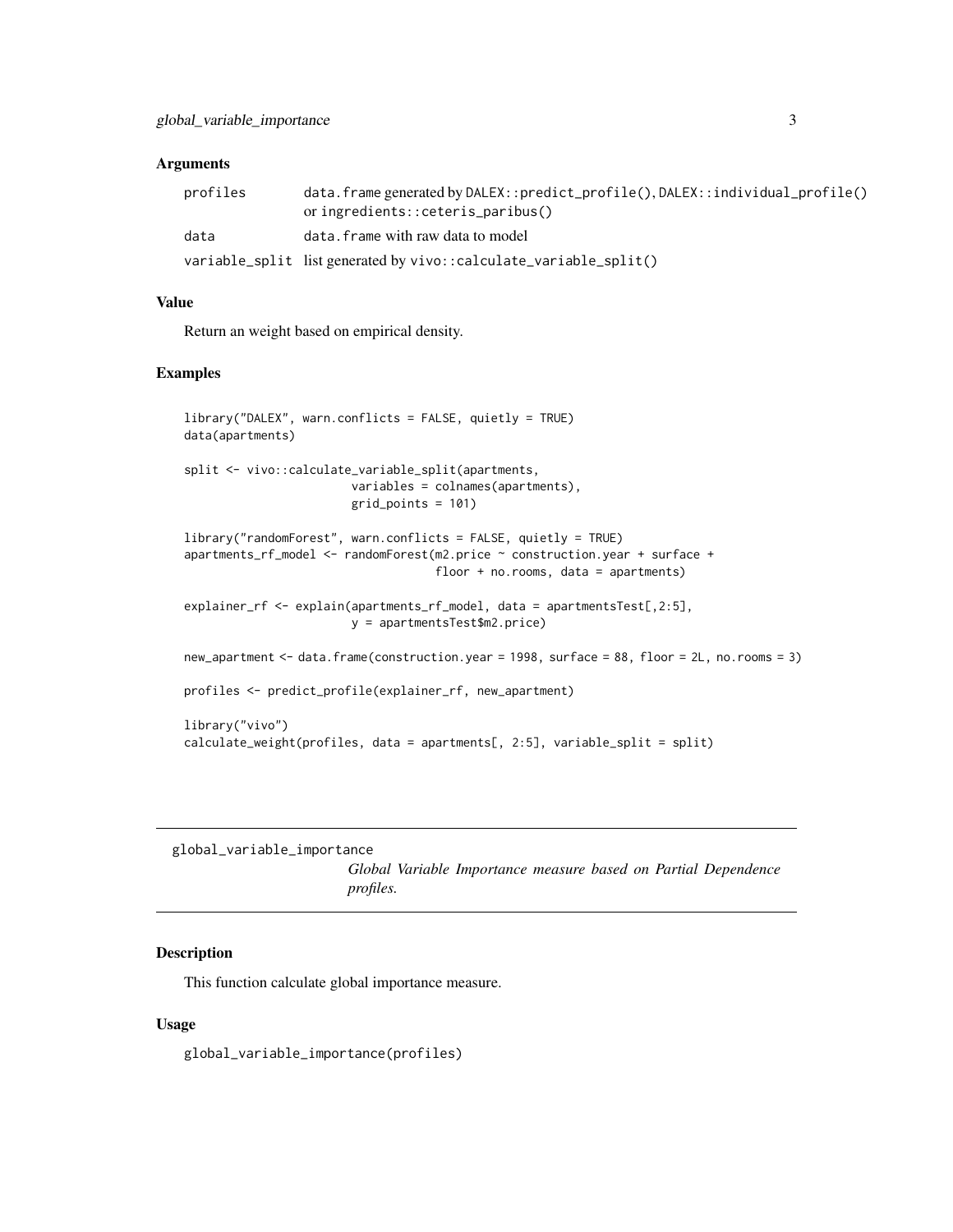#### <span id="page-3-0"></span>**Arguments**

profiles data.frame generated by DALEX::model\_profile() or DALEX::variable\_profile()

#### Value

A data.frame of the class global\_variable\_importance. It's a data.frame with calculated global variable importance measure.

#### Examples

```
library("DALEX")
data(apartments)
library("randomForest")
apartments_rf_model <- randomForest(m2.price ~ construction.year + surface +
                                    floor + no.rooms, data = apartments)
explainer_rf <- explain(apartments_rf_model, data = apartmentsTest[,2:5],
                        y = apartmentsTest$m2.price)
profiles <- model_profile(explainer_rf)
library("vivo")
global_variable_importance(profiles)
```
local\_variable\_importance

*Local Variable Importance measure based on Ceteris Paribus profiles.*

#### Description

This function calculate local importance measure in eight variants. We obtain eight variants measure through the possible options of three parameters such as absolute\_deviation, point and density.

#### Usage

```
local_variable_importance(
 profiles,
  data,
  absolute_deviation = TRUE,
 point = TRUE,
 density = TRUE,grid_points = 101
)
```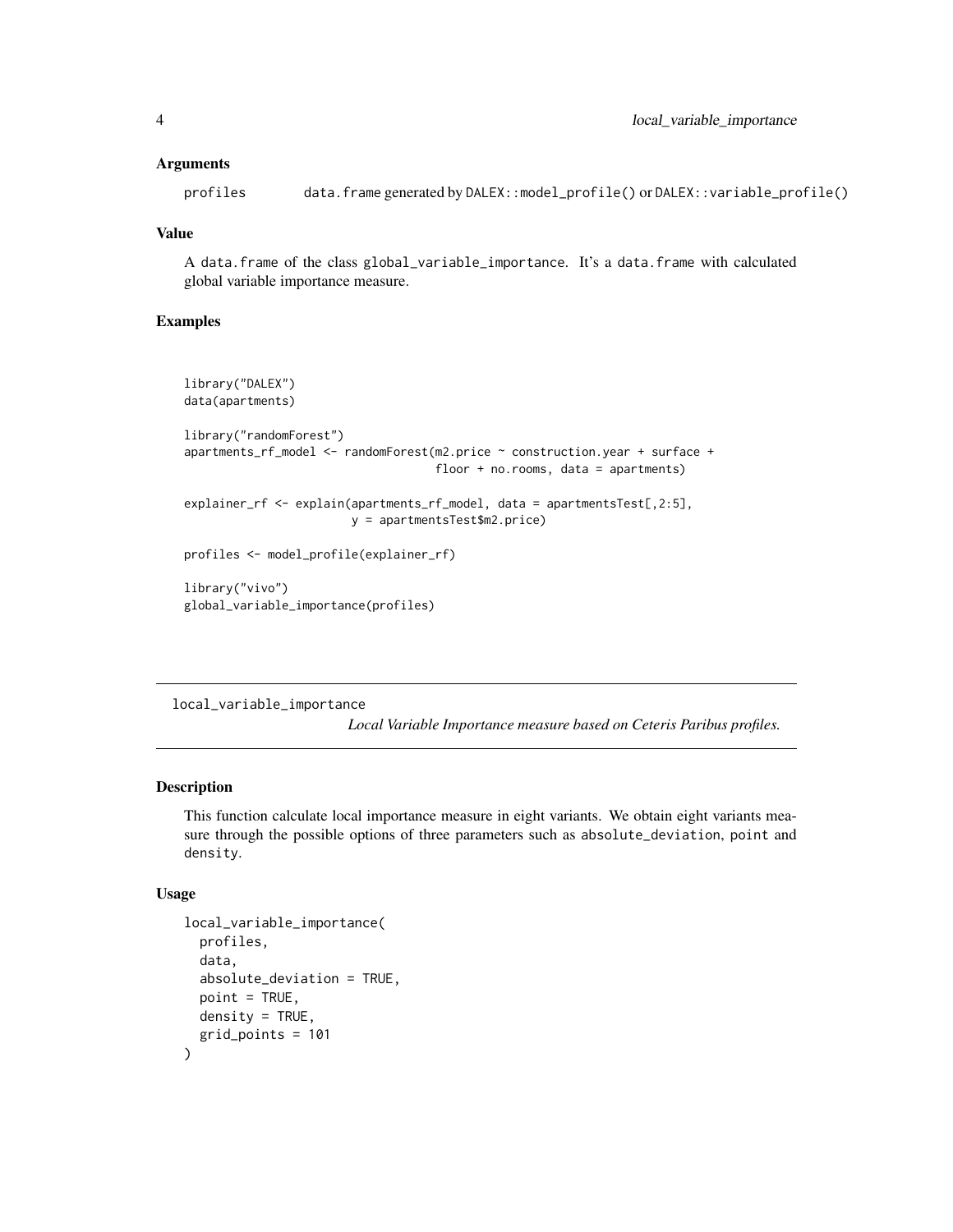#### **Arguments**

| profiles                   | data.frame generated by DALEX::predict_profile(), DALEX::individual_profile()<br>or ingredients::ceteris_paribus()                                                                             |
|----------------------------|------------------------------------------------------------------------------------------------------------------------------------------------------------------------------------------------|
| data<br>absolute_deviation | data. frame with raw data to model                                                                                                                                                             |
|                            | logical parameter, if absolute_deviation = TRUE then measure is calculated<br>as absolute deviation, else is calculated as a root from average squares                                         |
| point                      | logical parameter, if point = TRUE then measure is calculated as a distance from<br>$f(x)$ , else measure is calculated as a distance from average profiles                                    |
| density                    | logical parameter, if density = TRUE then measure is weighted based on the<br>density of variable, else is not weighted                                                                        |
| grid_points                | maximum number of points for profile calculations, the default values is 101,<br>the same as in ingredients:: $ceteris\_paribus()$ , if you use a different on,<br>you should also change here |

#### Value

A data.frame of the class local\_variable\_importance. It's a data.frame with calculated local variable importance measure.

#### Examples

```
library("DALEX")
data(apartments)
library("randomForest")
apartments_rf_model <- randomForest(m2.price ~ construction.year + surface +
                                    floor + no.rooms, data = apartments)
explainer_rf <- explain(apartments_rf_model, data = apartmentsTest[,2:5],
                        y = apartmentsTest$m2.price)
new_apartment <- data.frame(construction.year = 1998, surface = 88, floor = 2L, no.rooms = 3)
profiles <- predict_profile(explainer_rf, new_apartment)
library("vivo")
local_variable_importance(profiles, apartments[,2:5],
                          absolute_deviation = TRUE, point = TRUE, density = TRUE)
local_variable_importance(profiles, apartments[,2:5],
                          absolute_deviation = TRUE, point = TRUE, density = FALSE)
local_variable_importance(profiles, apartments[,2:5],
                          absolute_deviation = TRUE, point = FALSE, density = TRUE)
```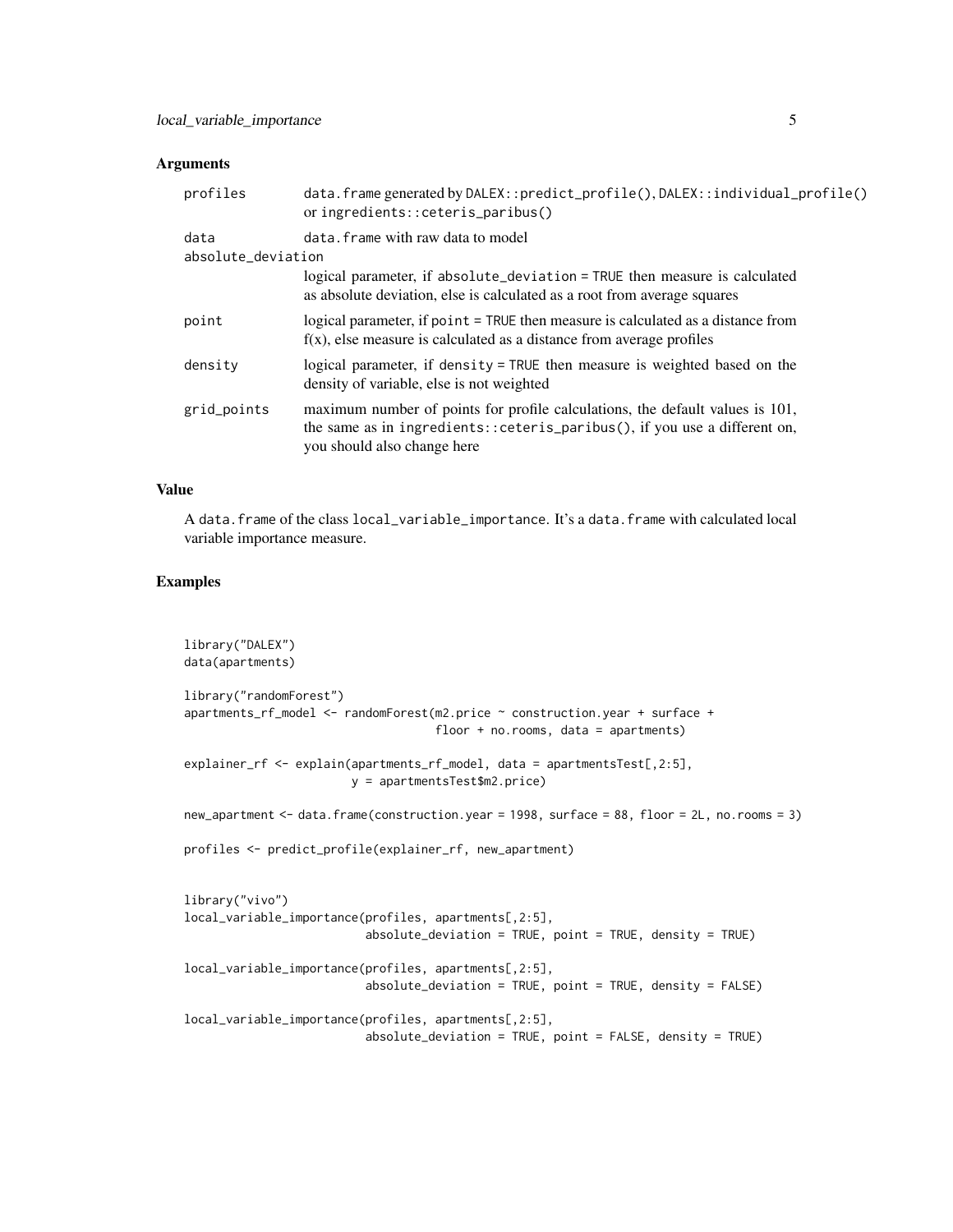<span id="page-5-0"></span>plot.global\_importance

*Plot Global Variable Importance measure*

#### Description

Function plot.global\_importance plots global importance measure based on Partial Dependence profiles.

#### Usage

```
## S3 method for class 'global_importance'
plot(x, ..., variables = NULL, type = NULL, title = "Variable importance")
```
#### Arguments

| $\mathsf{x}$ | object returned from global_variable_importance() function                                         |
|--------------|----------------------------------------------------------------------------------------------------|
| $\cdots$     | other object returned from global_variable_importance() function that shall<br>be plotted together |
| variables    | if not NULL then only variables will be presented                                                  |
| type         | a character. How variables shall be plotted? Either "bars" (default) or "lines".                   |
| title        | the plot's title, by default 'Variable importance'                                                 |

#### Value

a ggplot2 object

#### Examples

```
library("DALEX")
data(apartments)
library("randomForest")
apartments_rf_model <- randomForest(m2.price ~ construction.year + surface +
                                    floor + no.rooms, data = apartments)
explainer_rf <- explain(apartments_rf_model, data = apartmentsTest[,2:5],
                        y = apartmentsTest$m2.price)
profiles <- model_profile(explainer_rf)
library("vivo")
```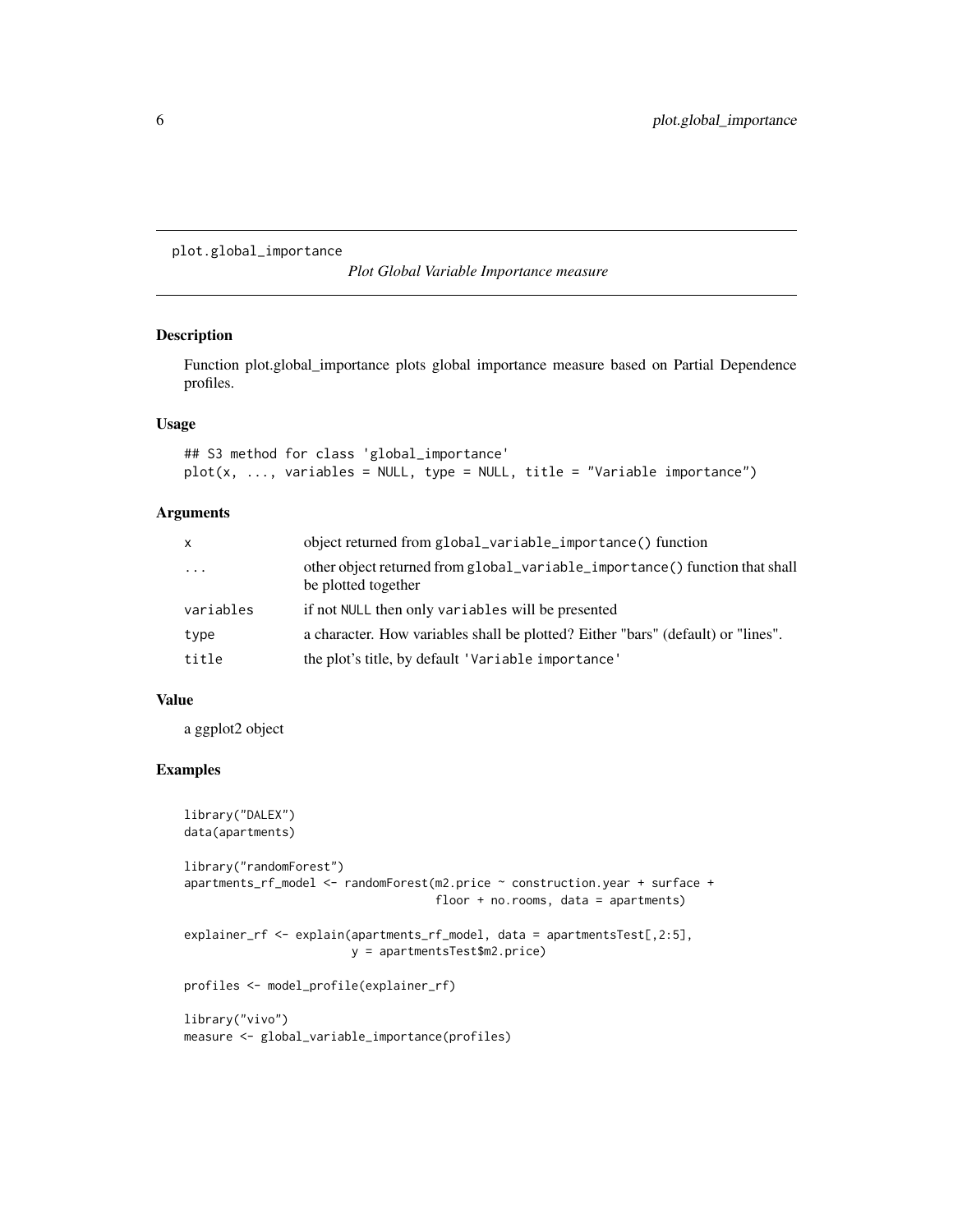<span id="page-6-0"></span>plot(measure)

plot.local\_importance *Plot Local Variable Importance measure*

#### Description

Function plot.local\_importance plots local importance measure based on Ceteris Paribus profiles.

#### Usage

```
## S3 method for class 'local_importance'
plot(
 x,
  ...,
 variables = NULL,
 color = NULL,
  type = NULL,title = "Local variable importance"
\mathcal{E}
```
#### Arguments

| $\mathsf{x}$ | object returned from local_variable_importance() function                                         |
|--------------|---------------------------------------------------------------------------------------------------|
| $\cdots$     | other object returned from local_variable_importance() function that shall<br>be plotted together |
| variables    | if not NULL then only variables will be presented                                                 |
| color        | a character. How to aggregated measure? Either "_label_method_" or "_la-<br>bel model ".          |
| type         | a character. How variables shall be plotted? Either "bars" (default) or "lines".                  |
| title        | the plot's title, by default 'Local variable importance'                                          |

#### Value

a ggplot2 object

#### Examples

```
library("DALEX")
data(apartments)
library("randomForest")
apartments_rf_model <- randomForest(m2.price ~ construction.year + surface +
                                    floor + no.rooms, data = apartments)
```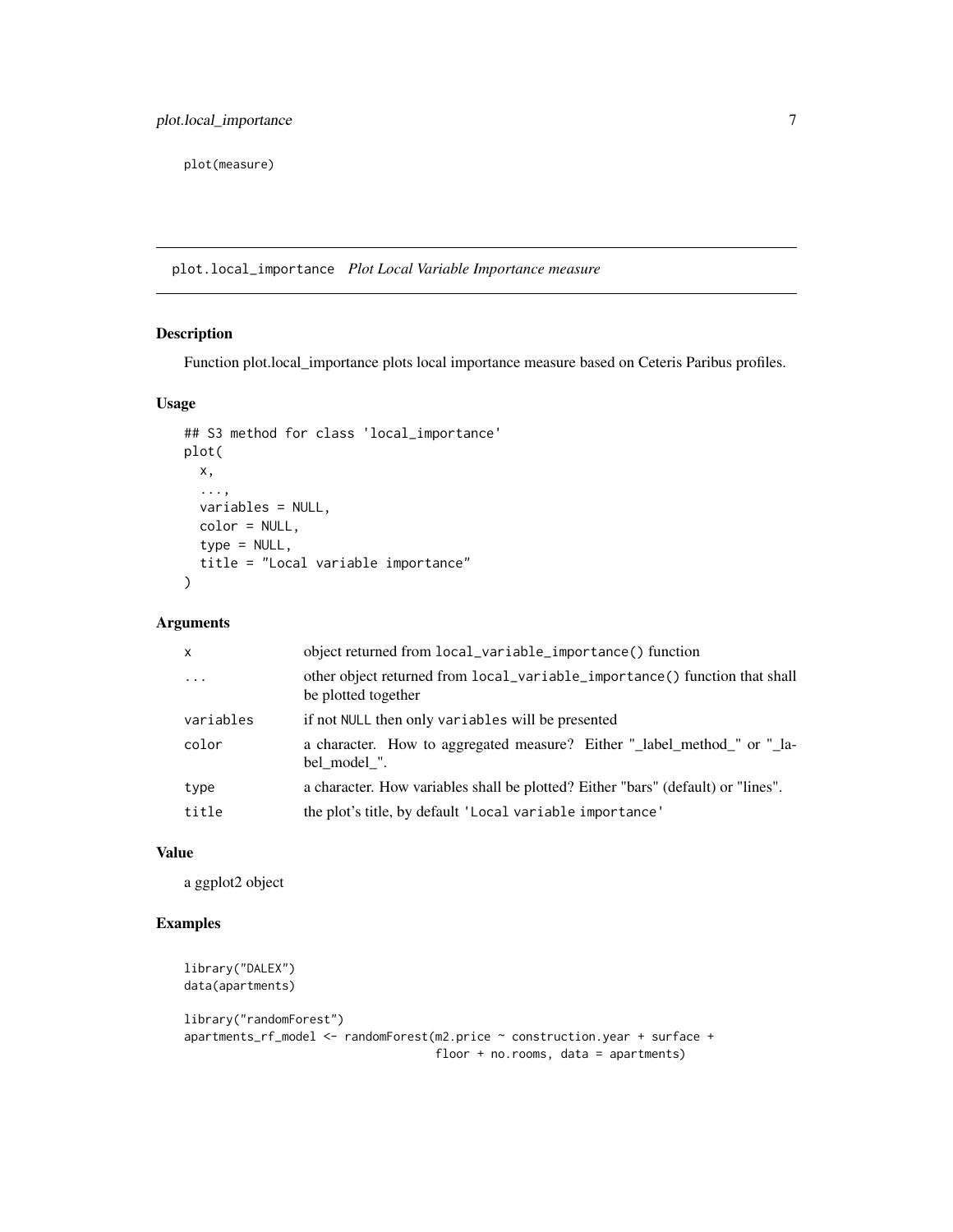```
explainer_rf <- explain(apartments_rf_model, data = apartmentsTest[,2:5],
                        y = apartmentsTest$m2.price)
new_apartment <- data.frame(construction.year = 1998, surface = 88, floor = 2L, no.rooms = 3)
profiles <- predict_profile(explainer_rf, new_apartment)
library("vivo")
measure1 <- local_variable_importance(profiles, apartments[,2:5],
                          absolute_deviation = TRUE, point = TRUE, density = FALSE)
plot(measure1)
measure2 <- local_variable_importance(profiles, apartments[,2:5],
                          absolute_deviation = TRUE, point = TRUE, density = TRUE)
plot(measure1, measure2, color = "_label_method_", type = "lines")
```